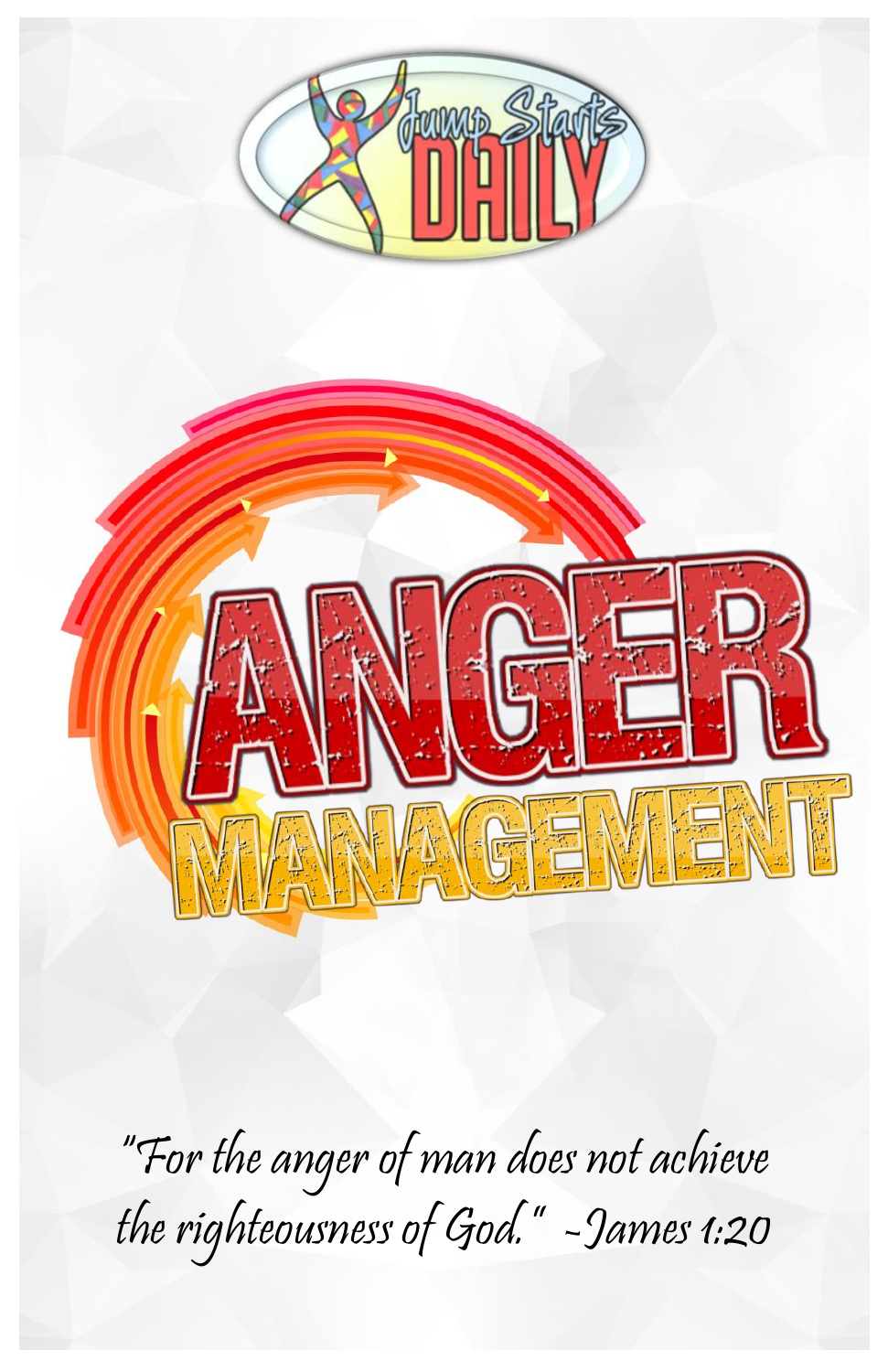### **Jump Start # 1651**

## *James 1:20 "for the anger of man does not achieve the righteousness of God."*

Anger—it's the poison of our attitude and the destroyer of our soul. Our verse tells us that anger doesn't accomplish goodness with God. The previous verse in James reminds us to be slow to anger. Far too often, we know just the opposite of slow to anger. We use expressions like, "short fuse" to describe the person that blows up easily. The Ephesians were told to not let the sun go down on their anger. They were also told to put away anger, along with wrath, clamor & slander, the words & behaviors that seem to follow anger.

Anger, upset, mad, fuming, ready to explode – it happens at home. It happens while we drive, road rage. It happens at work. It even happens sometimes at church. We get mad for dozens of reasons. Some seem justifiable. But even then, anger stirs our insides  $\&$ leaves us in a mess. We can't eat because we are mad. We can't get it off our mind, so we toss & turn all night long. We feel compelled to tell everyone we know about how unfair we've been treated. Sometimes, it seems, a person is upset with a product, a corporation, an insurance company or the government. They feel like David facing the giant. They are just one little peon facing a major corporation that will never change. Anger.

It seems that some like to be angry. I'm not sure why, but they always seem to be upset. It sure appears that they stay that way most times. Much of the movies and music today are angry. Anger feeds into violence and we see the extreme of that almost every week now. Someone shoots another person because they are mad and upset.

Being calm is hard to do when your world seems to be collapsing around you. Psalms 46:10 says, "Be still and know that I am God."

Other translations use the expression, "cease striving." The expression, Be still, comes from the Latin word for vacate. It seems that God is giving us permission to take a vacation from being God. Let God be God. Let God run the world. Be still. Cease striving. Calm down. Take a breath.



# It might help to remember:

**1. This life is not fair.** It's not. That won't help your situation. That won't put you in a better mood. But what we often want is for the order of things to be turned so things are right. Some things will never be right, not on this side of life. God will iron out all the wrinkles at the judgment. He will make things right. But between now and then, unfairness, favoritism, double standards, dishonesty and cheating may prevail. Donald Trump has said that the system is "rigged." It may be. We may want to right those wrongs, but in this world that may not happen. So, you may not get the job that you are qualified for.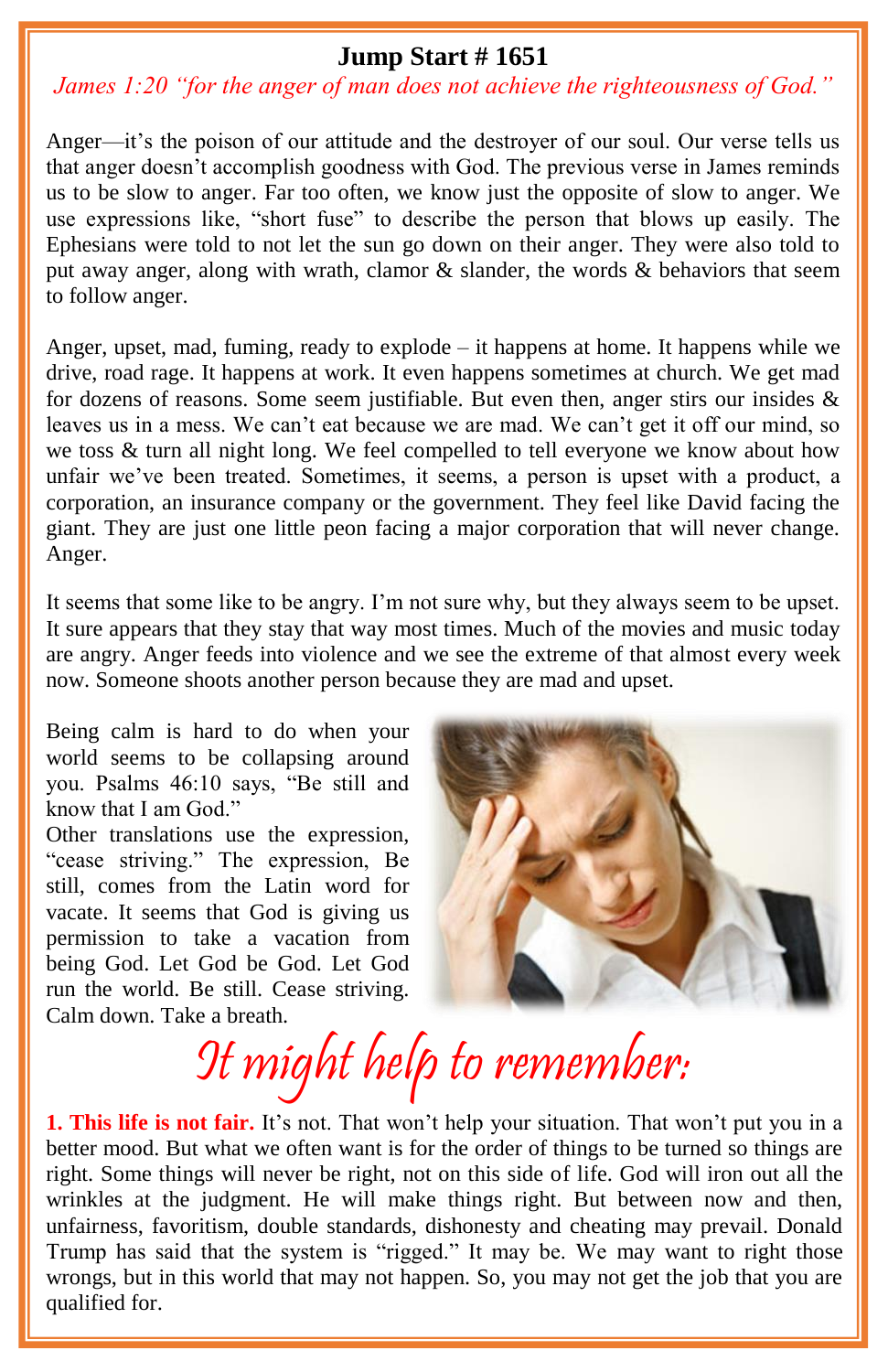You may not get the scholarship. You may not get what you have worked hard for. Life isn't fair. You've worked hard, paid your dues and expect to be rewarded for that. You may not be. Heaven is on the other side of life, not this side.

**2. Not everyone cares about what is fair or right.** Things may be fixed because that is the way those in charge want it to be. That upsets us. Corporate heads may make life harder for employees near the bottom of the rung. It is not uncommon for some to declare, "they don't care about us." That may be true. Under cover Boss is a great TV show, but in many places the boss doesn't care about you. That's enough to make you mad & worse, turn you into the same way.

**3. God knows.** That's the redeeming value in all of this. God knows. He knows about sparrows. He knows about the hairs on your head. He knows when someone gives a cup of cold water to another. He knows what you go through in a day. We wish & we want vast armies of angels to sweep down  $\&$  right all of these wrongs.

That probably won't happen. God is more concerned about how these wrongs are affecting you. They can build character. They can bring the good out of you. They can lead you to help others. Since God knows, then pray. Since God knows, seek His counsel. Since God knows, turn to His word. You are not forgotten, nor alone. You, with prayer, can accomplish more than a whole corporation.

**4. Staying within the boundaries of what is right, influence change.** Do what you can to make things better. Instead of waiting for someone to change this or looking for a knight on a white horse to come in and save the day, you begin where you can and do what you can. Understand, this is risky. You put yourself out there and those that resist change may take pot shots at you. But if it's good and right, take that chance. Do it not just for your sake, but for those around you. They may lack courage. They may not stand with you when the chips are down. But you, move forward, do what you can.

Staying angry and telling others who cannot do anything about what upsets you, doesn't accomplish much. Anger, we started off with, doesn't accomplish the righteousness of God. Anger isn't the way that God wants you to go. A moment of anger can destroy years of good. People will remember your angry moments for a long time. The angry person says things that he shouldn't. It's hard to take those words back. The angry person often does things without thinking. Those things are hard to fix. The pulpit isn't the place for someone to stand when they are angry. It usually gets messy when that happens.

Anger, like most emotions, must be kept under control. Like a mighty horse, when bridled and trained, it can win the Kentucky Derby. But, like that horse, when out of control, it takes the rider for a scary ride. Under control. Be angry, yet do not sin. That's the key.

 *-Roger Shouse*